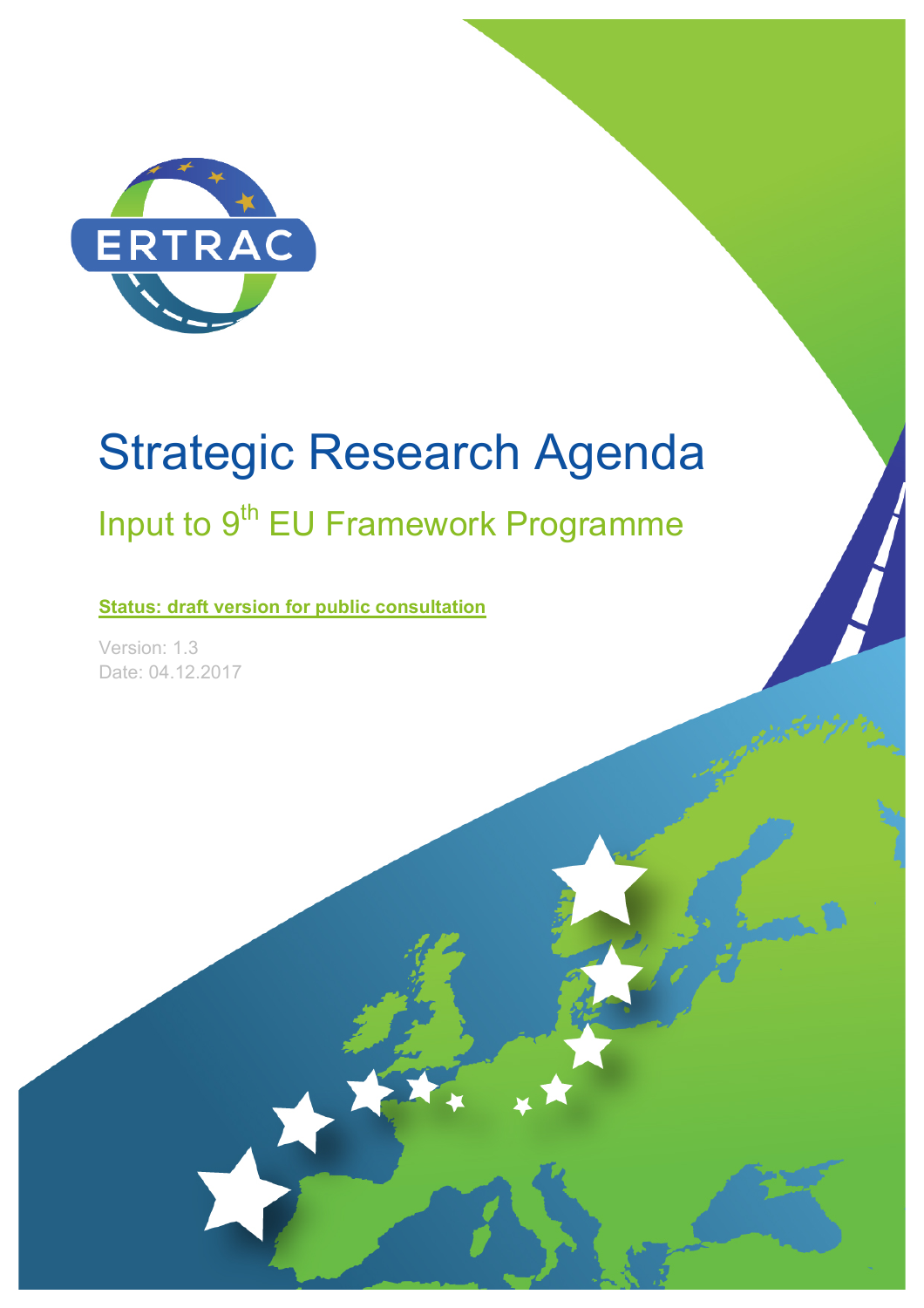



# Table of contents

| 2 Environmental sustainability: energy and resource efficiency,     |  |
|---------------------------------------------------------------------|--|
| 3 Ensure an efficient and resilient road transport system  9        |  |
| 4 Connectivity and Automation – an enabler for improved mobility 10 |  |
| 5 Provide perfect protection: safety and security  13               |  |
| 6 Europe as world leader in innovation, production and services  15 |  |
|                                                                     |  |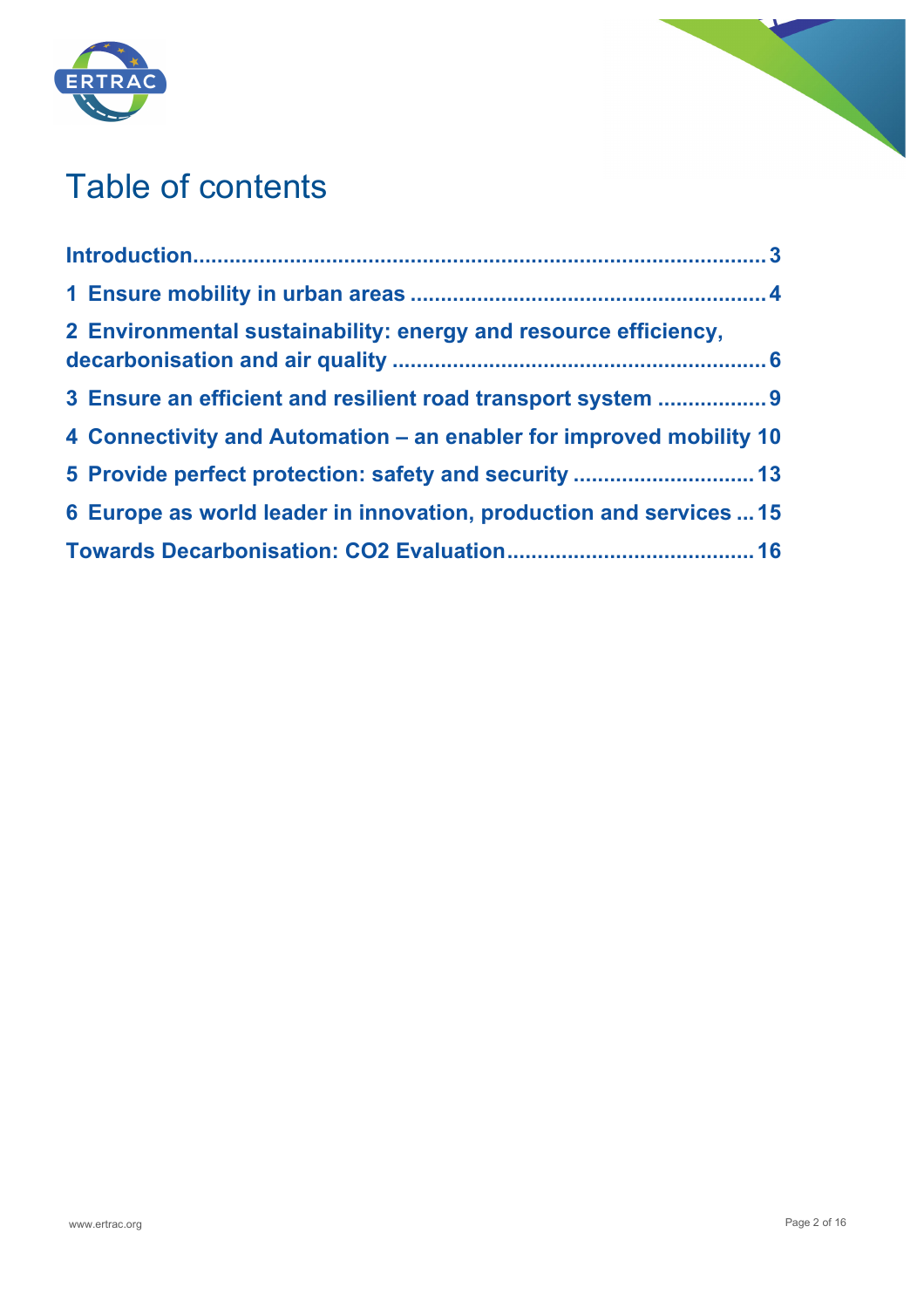



# Introduction

Note to the reader: **Draft version for public consultation**

The Strategic Research Agenda (SRA) is the key document of ERTRAC to prepare the next European Research Framework Programme. The last version was published in 2010 in preparation of the Horizon 2020 Programme. This new version is meant to support the development of the  $9<sup>th</sup>$  EU Framework Programme (FP9): therefore, it provides Innovation challenges and Research and Development topics for the timeframe 2020-2030.

The document is structured in six chapters based on the new Vision of ERTRAC, which provides longterm objectives for the improvement of road transport by 2050. **This approach is a way to anchor the research work into the societal needs.** Compared to the previous version, this new SRA has the ambition to look more at the benefits of innovations for the end users. **ERTRAC also wants to stress the importance of Mobility and especially Road Transport for the society and the economy.** Therefore, the potential impacts of the research topics are always mentioned.

Thus, in preparation of FP9, ERTRAC highlights the important opportunities going with the upcoming innovations in road transport: major transformations are ahead of the European mobility system, with alternative energies, electrification, automation, digitalisation, and the sharing economy. **Europe must act together in order to exploit the potential of these innovations**: to develop Europe-wide solutions, get technology leadership, and keep research excellence, production and jobs in the European Union.

One important remark is that all these research efforts must be done in the short and medium-term timeframe in order to obtain market introduction from 2030 onwards, and become mass market afterwards, progressively towards 2050. **So, there is a direct link between the research work to be done during the 9th EU Framework Programme and the achievement of the transport objectives of the ERTRAC Vision for 2050.**

Comments on this draft version of the new SRA are welcome especially on details of the research topics. **Please provide your comments by email to info@ertrac.org by the 31st of January 2018.**

The final version of the new ERTRAC SRA will be presented at the Transport Research Arena (TRA) Conference in Vienna, on 16-19 April 2018. Info and registration on www.traconference.eu

Reminder on the author: ERTRAC is a multi-stakeholder platform that aims to gather the views of the European road transport research community, involving the industry, research and academia together with public authorities from local and national levels. The research topics proposed in this document have been prepared by experts within the six ERTRAC Working Groups.

More info about ERTRAC on www.ertrac.org

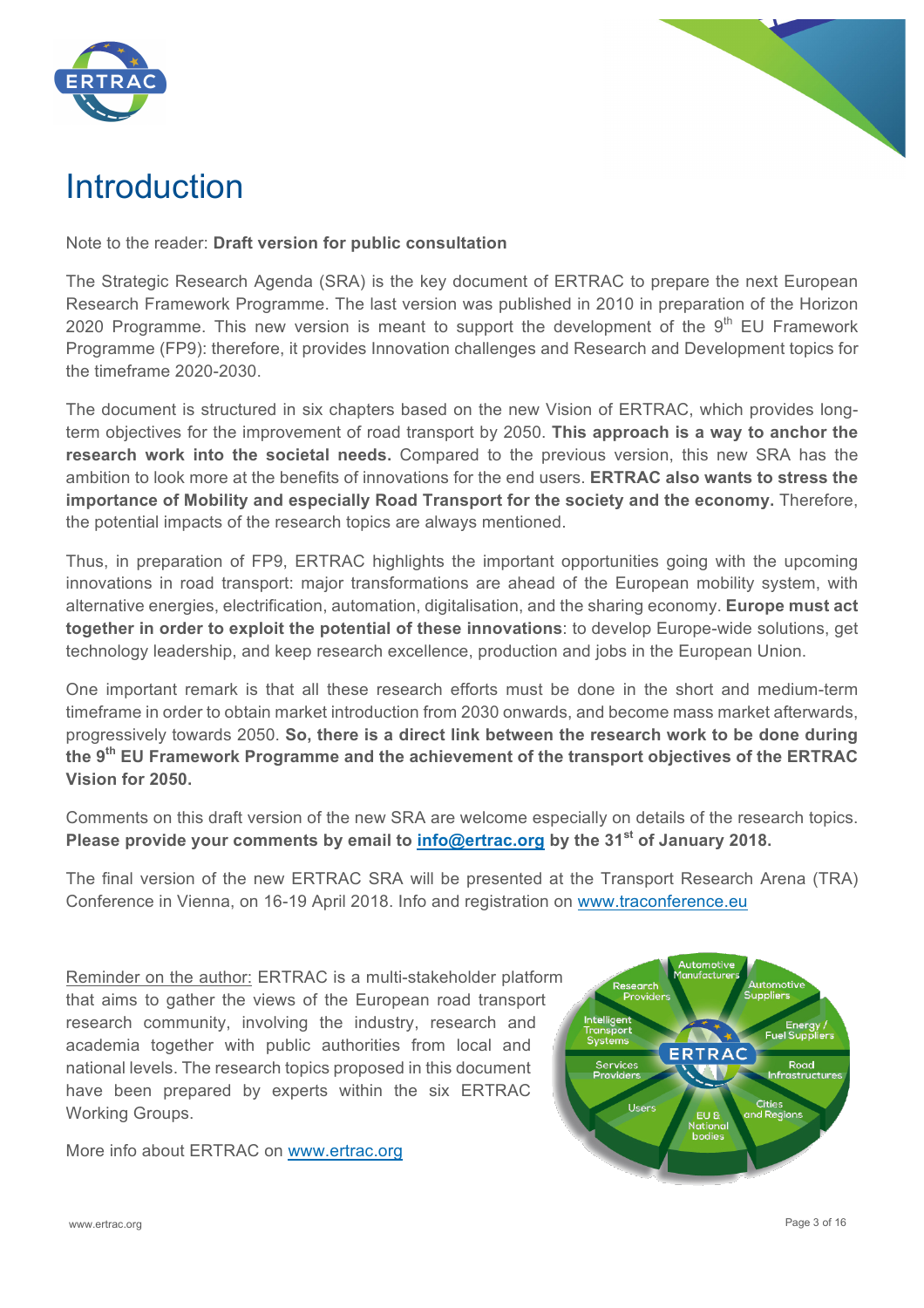



# 1 Ensure mobility in urban areas

# **VISION 2050: "People and goods can reach their destinations in cities in a way that is healthy, safe, affordable, reliable and comfortable"**

- **Walking, cycling, collective and shared mobility services** forming the backbone of the urban mobility transport, complemented by private vehicles
- **Mobility is higher but fluent**, inclusive and sustainable
- **Encouraging sustainable mobility behaviour** thanks to informed choices
- **Mobility on demand** including Carsharing and Ridesharing
- **Improved utilisation of shared vehicles and new technologies** have released former parking areas and other infrastructures for new use
- **Intelligent and dynamic access regulation**
- **Smart, automated and dynamic parking management** and allocation integrated with smart charging
- **Pro-active traffic and incidents management**
- **Emission free** in urban areas
- **Smart city** logistics, building a link with passenger transport and long distance freight transport

# **RESEARCH TOPICS 2020-2030:**

# **Understanding the changes in cities: interactions between land use, transport, technologies and users.**

- How do land use measures affect urban mobility patterns?
- How can user acceptance/uptake/adoption be optimized?
- What is the potential of ITS and big data to replace certain infrastructure developments?

• How to deal with different roll-out rates across and within cities and deal with different legacies? **Impact:** improved quality of urban space for livable cities; city readiness for disruptive and innovative mobility services; increased economic efficiency - more accessible and inclusive urban areas; reduced uncertainty for policy makers & investors; reduced rebound effects thanks to better assessment tools.

#### **Simulation, planning tools and assessment methods to support evidence-based decision-making**

• Quantify impacts of innovative solutions and mobility services on decarbonisation, air quality and noise, on congestion, modal shift, etc. Define and develop indicators, criteria for assessment and benchmarking • Data collection and data sharing across different public and private stakeholders and both for freight and passenger mobility without curbing cybersecurity nor privacy issues **Impact:**

- Reduce risks and adverse effects of implementing new infrastructures, solutions, services
- Support creating viable business models and enable regulatory frameworks
- Integrate new mobility services in an optimal way so that they generate the envisaged positive result through evidence-based decision making and improved insights into actual impact of new mobility services and policies, including shared solutions, MaaS, automated transport, public transport, ect.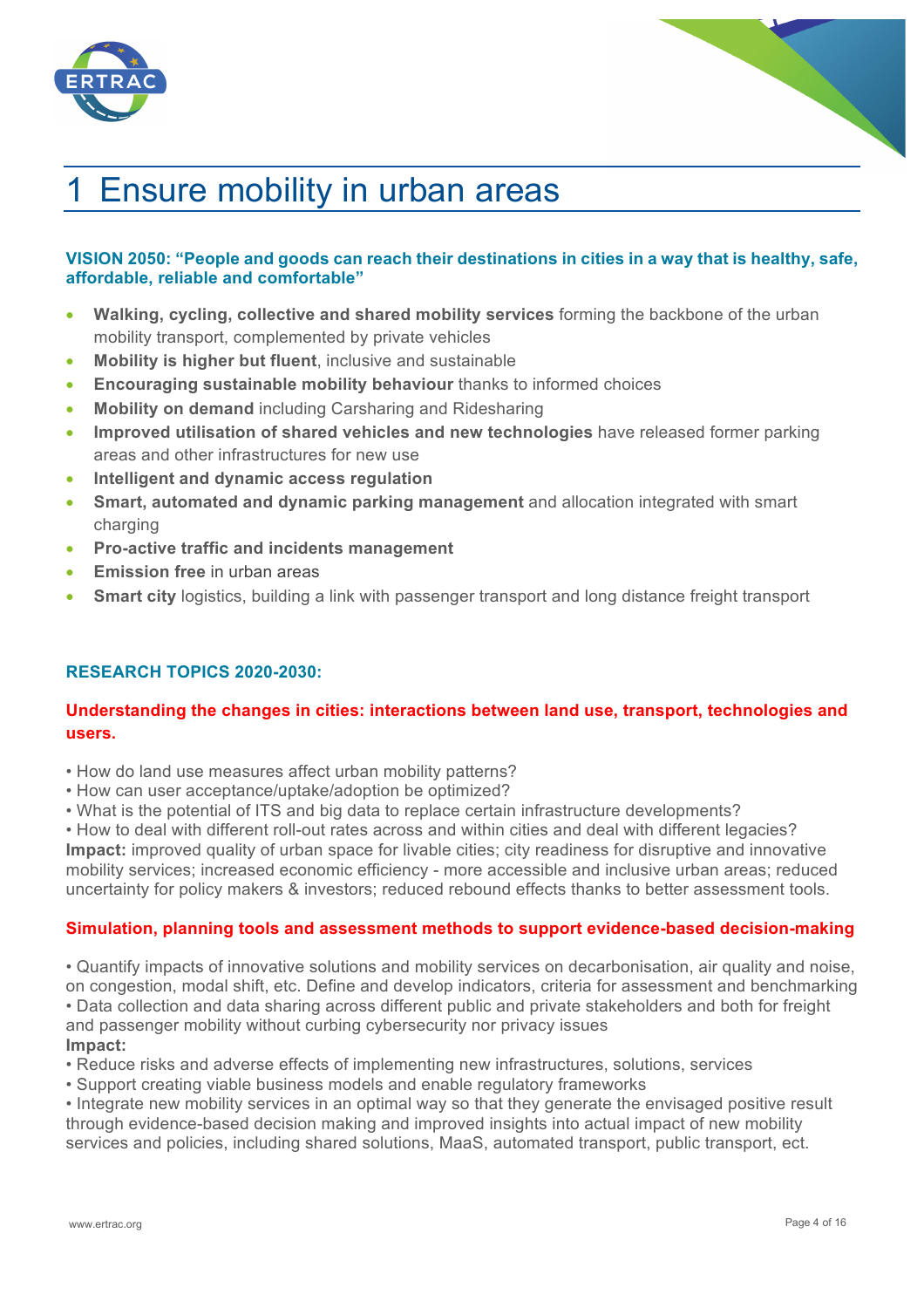



# **Tools and roll-out of integrated pro-active demand-responsive road transport network management**

• Effective coordination and integration of different transport actors, networks and modes, adopting a user and citizen-centric approach to urban mobility and logistics

• Policy-responsive and dynamic network management tools

**Impact:** more inclusive, comfortable, accessible, personalised and flexible infrastructures and multimodal services, including information, integrated service provision, interchanges, ticketing, and parking; enhanced accessibility of low-density and low-demand areas; optimised use of network capacity and increased cost-efficiency; released space thanks to optimised use of available infrastructure.

# **Interchange infrastructures and services for smart and seamless intermodality**

Planning approaches and business models for smart hubs enabling full multimodality and the urban transport energy shift, designed in relation to legacy systems.

**Impact:** seamless and integrated use of different transport modes; self-explanatory, intuitive, efficient and safe interchanges, inclusive for all users; modal shift to mobility services enhanced by interchange; flexible and upgradeable interchanges easily integrating innovative technologies; sustainable and longlasting business models for interchanges, vehicles & fleet sharing and pooling.

# **New sustainable and smart ways of delivering goods to make better use of urban space**

Curb adverse impacts of increased freight and waste transport as a result of a growing urban population and new buying patterns (e.g. e-commerce): transport demand, shipment size, consolidation and vehicle movements.

**Impact:** New sustainable and smart ways of transporting goods to make better use of urban space, including new delivery patterns such as 3D printing, pods, autonomous, grouped and customised deliveries, drones, etc. Develop related impact assessment tools.

# **Requirements and concepts for new vehicles for urban use**

Next generation of vehicles (all sizes from bicycles to buses) designed specifically and optimized for urban operation: range, platoon capable, fully connected, smart HMI, based on configurable modular architectures, and fully inclusive towards specific user demands (commuters, children, elderly, people with reduced mobility). "City-shaped" vehicles aligning the vehicle configuration to cities demands and fulfilling citizens expectations: enjoyable, smart, green, comfortable, user centric.

**Impact:** new uses of vehicles matching citizens and cities needs in-real-time, improving city dynamics.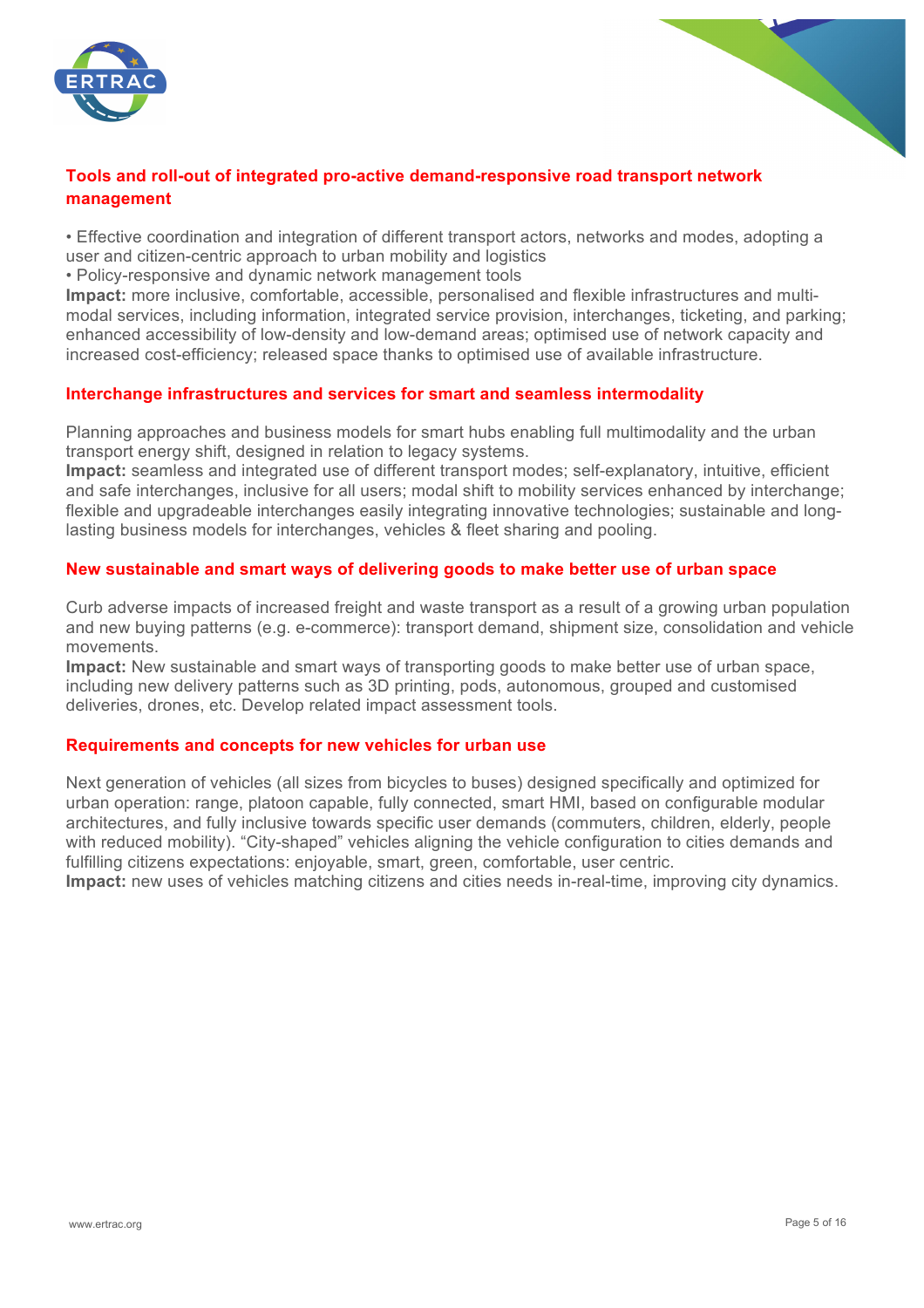



# 2 Environmental sustainability: energy and resource efficiency, decarbonisation and air quality

# **VISION 2050: "CO2-neutral road transport with minimal environmental impact including circular economy for vehicles and infrastructure"**

- **100% renewable energy** for transport (electricity, alternative fuels)
- **Emissions free** urban areas
- **Negligible or near zero emission** in rural areas
- **Energy efficient road vehicles** in real world conditions
- **Gapless energy supply**  charging infrastructure and alternative fuels everywhere needed
- **Circular economy** for vehicles and infrastructure
- **Affordable and energy efficient vehicle production** and maintenance

### **RESEARCH TOPICS 2020-2030:**

# **Renewable, low carbon advanced fuels: low cost sustainable production, storage and distribution**

A key ingredient to future decarbonisation of the transport system will be the availability of low carbon advanced fuels, both liquid and gaseous e.g. those produced from biomass, synthetic fuels using green electricity. Their production may potentially remove existing CO2 from the environment and they may be used for chemical storage of electrical energy. These fuels may also have the advantage of providing improved vehicle efficiency and reduced emissions through better combustion. R&D challenges will include more efficient ways of production which may occur exterior to the vehicle or on-board. Novel ways of storing and distributing these fuels is desirable and the infrastructure to allow them to be freely available where they are needed whilst minimizing further emissions.

**Impact:** Near zero CO2 WTW, allows availability of low carbon energy for sectors whether suitable for electrification or not.

# **Highly efficient, fully electric battery powertrains and vehicles - long range electric passenger cars**

In order to meet personal mobility needs for longer journeys as well as reduced greenhouse gas emissions, it will be necessary to develop electric vehicles with longer ranges as well as connected and automated vehicles to take advantage of efficiency gains obtained from these modes of driving. R&D needs include energy efficiency gains by light weight construction in combination with active safety systems. Optimizing energy needs of the car, and design efficient solutions for auxiliaries to improve the range of the vehicle will be important. Research should also improve efficiency of electric motor and power electronics such as new semi-conductors. There is a need for research into tire and brake materials to reduce residual particulate emissions. Easily deployable, cost-effective and interoperable on-road charging is also needed.

**Impact:** Increased uptake of BEV in order to contribute to climate change mitigation.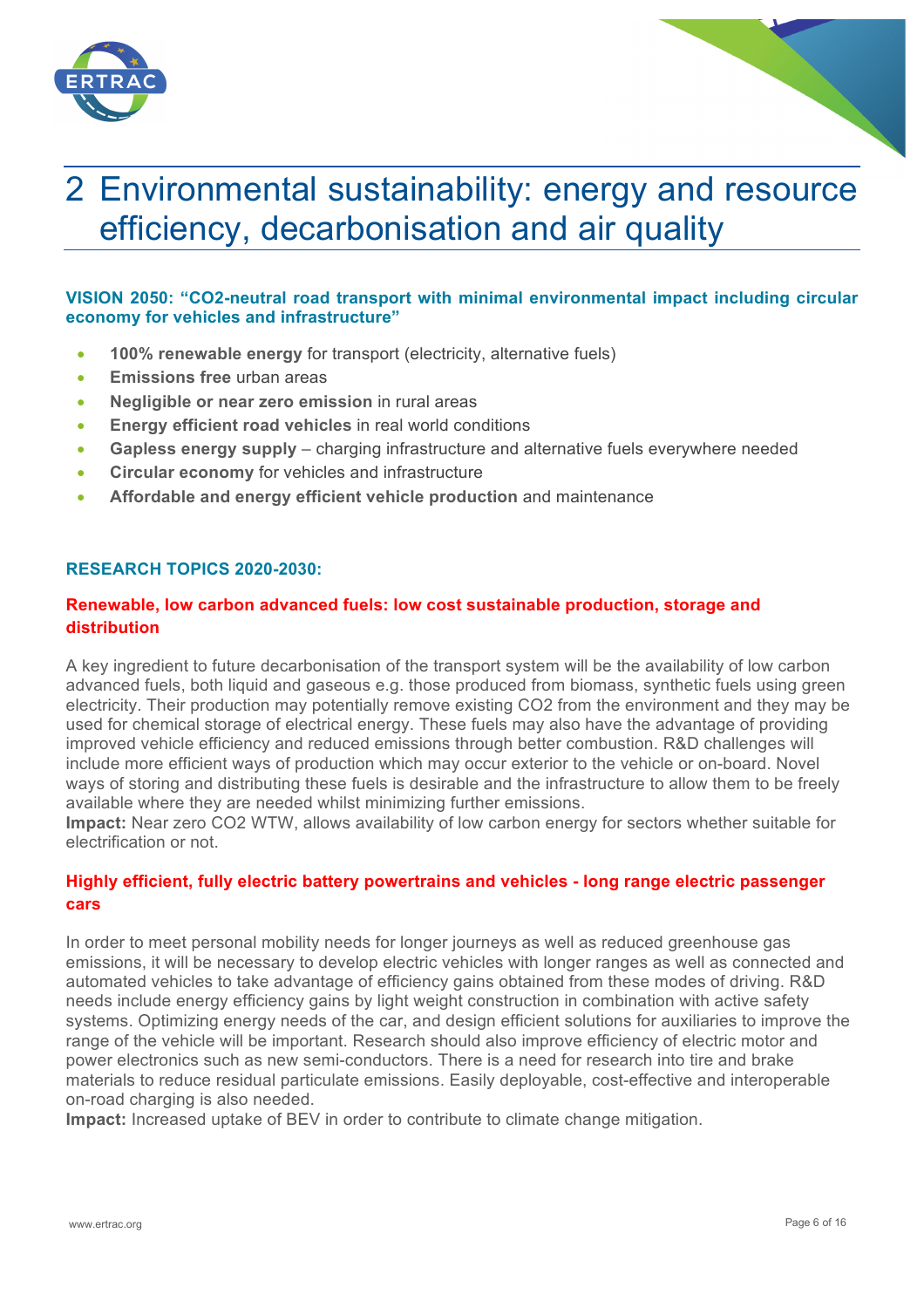



# **Highly efficient, fully electrified bus system (urban, suburban and inter-urban)**

Shared and public transportation will play an important part in decarbonisation of transportation and will include a fully electrified urban bus fleet transferring to electrified rural buses and integrated with other "last mile" solutions. R&D challenges include: Improved energy efficiency of propulsion and auxiliary systems, interfaces for conductive and inductive fast charging; and Integration with other collective and individual transport modes and with urban logistics and utility services.

**Impact:** Increase in numbers of BEV in order to contribute to climate change mitigation, air quality, noise, energy efficiency improvement.

### **Highly efficient electrified long distance trucks and coaches (…and roads)**

Heavy-duty commercial vehicles driven long distances are a specific challenge for electrification, where reliance only on battery is not a solution in the short-term due to weight, payload and mileage. Hybrid powertrains and architectures must be developed, and solutions relying on integration with the road infrastructure have to be assessed. Energy efficiency of electric batteries for trucks and coaches will be important including on-route charging in combination with efficient operation and logistics for longer range trucks and coaches. Research in zero emission energy conversion system such as fuel cells. Scenarios, costs/benefits and energy well-to-wheel assessments. Interface between long distance and urban transport.

**Impact:** TTW CO2 reduction per vehicle in the order of 12% under rural driving conditions compared to 2015 baseline, improved air quality, less congestion.

#### **Highly efficient, (plug-in) hybrid powertrains and vehicles**

Future passenger car hybrid powertrains are likely to combine electric propulsion systems, thermal engines and a tailored transmission & drivelines. Particular effort is required to develop new dedicated hybrid powertrains with the best combination of advanced ICE, electric propulsion and transmission technologies to give the best product attributes including energy efficiency and cost. Research needs include defining and development of disruptive powertrain architectures (combustion modes, heat recovery, hybrid transmission…) for extremely high real world energy efficiency and compatible with very low pollutant emissions. Integrated or modular novel architectures are needed to give affordable solutions to the above challenges. Advanced powertrain energy management will take advantage of V2X connectivity to the environment (infrastructure and other vehicles).

**Impact:** TTW CO2 reduction per vehicle in the order of 15% under rural driving conditions compared to 2015 baseline.

#### **Disruptive ultra-low emissions concepts for near zero emissions**

The objective of this topic is to realize affordable hybrid powertrains that contribute near zero emissions to urban, suburban and rural areas where a significant element of the energy being used is electrically derived i.e. E-mode for the zero emission areas. Research is needed to define and develop new combustion modes and after-treatment for powertrains that generate ultra-low emissions under all conditions without fuel economy penalty and define advanced system management that is connected to the environment. Packaging and cost approaches to increase compactness and affordability. Recycling and end of life strategies to minimise life cycle impact.

**Impact:** Air quality and noise improvement particularly in urban and suburban areas but also in rural areas.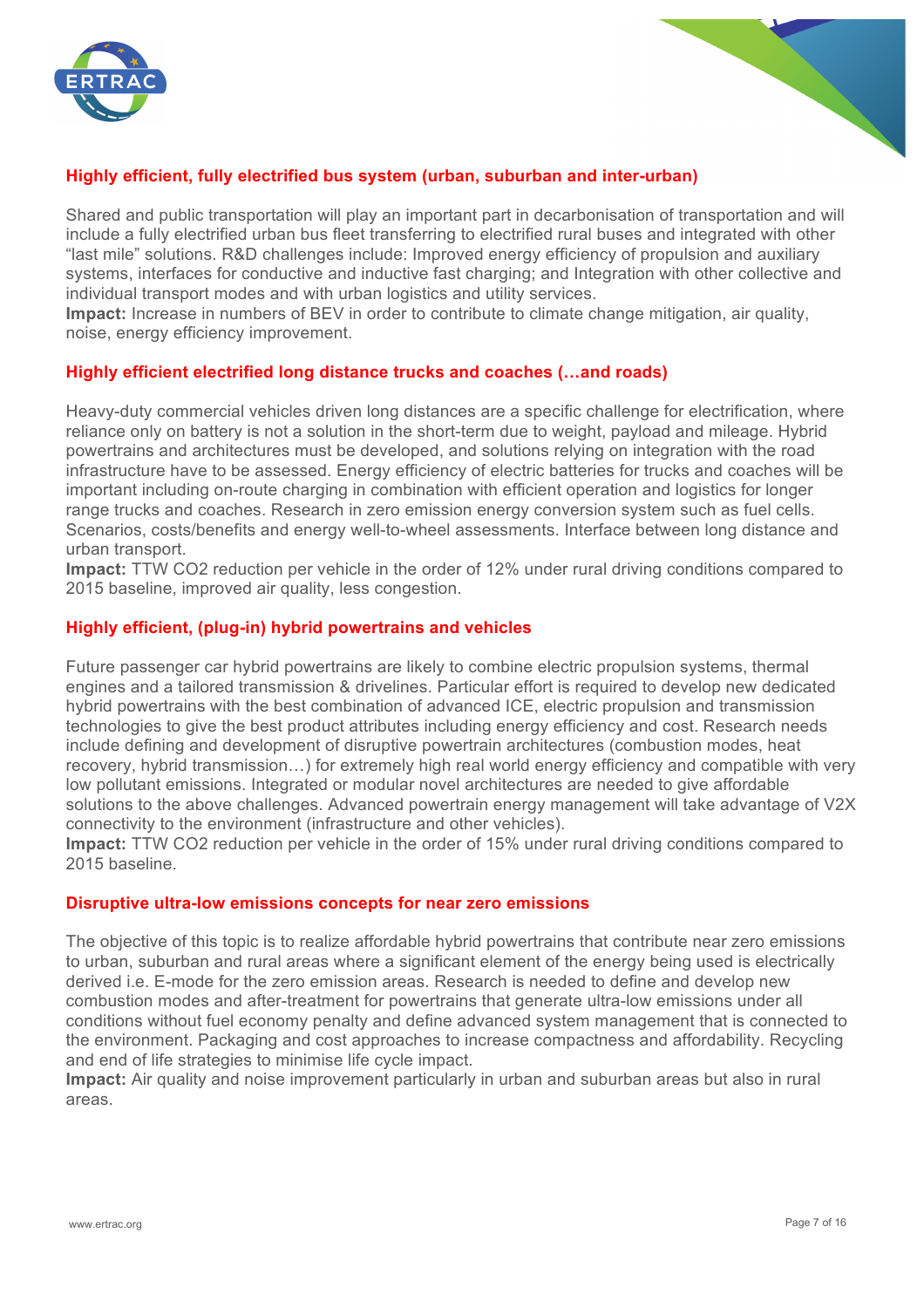



# **Highly efficient ultra-low emission ICE powertrains for long-distances**

By 2020 new advanced fuels, with very low / near zero WTW CO2 emissions, should be available whose use may (i.e. ICE) or may not involve combustion (e.g. fuel cells). Advanced powertrains designed to use these fuels for long distances will be optimized and will most probably different from current, in order to take full advantage of the new fuel properties. Otherwise, the benefit linked to these new fuels will only be partial. This will also apply to their after-treatment systems. Research needs will include the powertrain control management system which will be crucial, flexibility to handle different fuels, optimized for these fuels and may include fuel quality sensing capability. Connectivity to the environment will also be desirable. Reduction of catalyst materials will be needed to preserve resources and durability and reliability of engines or energy conversion systems. **Impact:** Near zero CO2 WTW.

#### **Convenient charging opportunities for different use cases: urban charging, high power charging, power transfer technologies**

In order to challenge pure ICE vehicles without compromising performance, PHEV and BEV will need long range and fast-charging ability. In addition, compact, light and affordable batteries will also be needed for attractive and energy-efficient cars. In parallel, the infrastructure evolution needs to involve ultra high speed charging stations. Improvements related to hybrid storage systems will also lead to CO2 benefits. Defining chemistry and developing solutions aimed at performance beyond current Li-ion capabilities will be a challenge. Energy efficient batteries and their production considering preservation of available resources are also areas for improvement. Batteries with better tolerances to extremes of temperature will be needed as well as improved hybrid storage systems.

**Impact:** Increased uptake of PHEV and BEV in order to contribute to climate change mitigation, air quality improvement, sustainability/ preservation of critical materials.

#### **Second life / recycling and recuperation of materials including energy balance**

EV batteries have potential for use in stationary units (home and buildings, charging stations, power plant peak support) after use in vehicles. At the end of life, EV batteries need to be dismantled and have high potential for reuse of materials. The value brought by second life, recycling and recuperation is significant for vehicle total cost of ownership (TCO) standpoint. Challenges include development of costeffective processes to produce energy supply units based on reused automotive batteries including standards associated with these processes and advanced process to extract materials for reuse (alumunium, copper, nickel, cobalt…) in an efficient manner (cost, energy). Advanced processes to treat non-recyclable components need to be developed.

**Impact:** Lifecycle CO<sub>2</sub> reduction and preservation of natural resources used in the production of the batteries, ensuring residual value of EVs.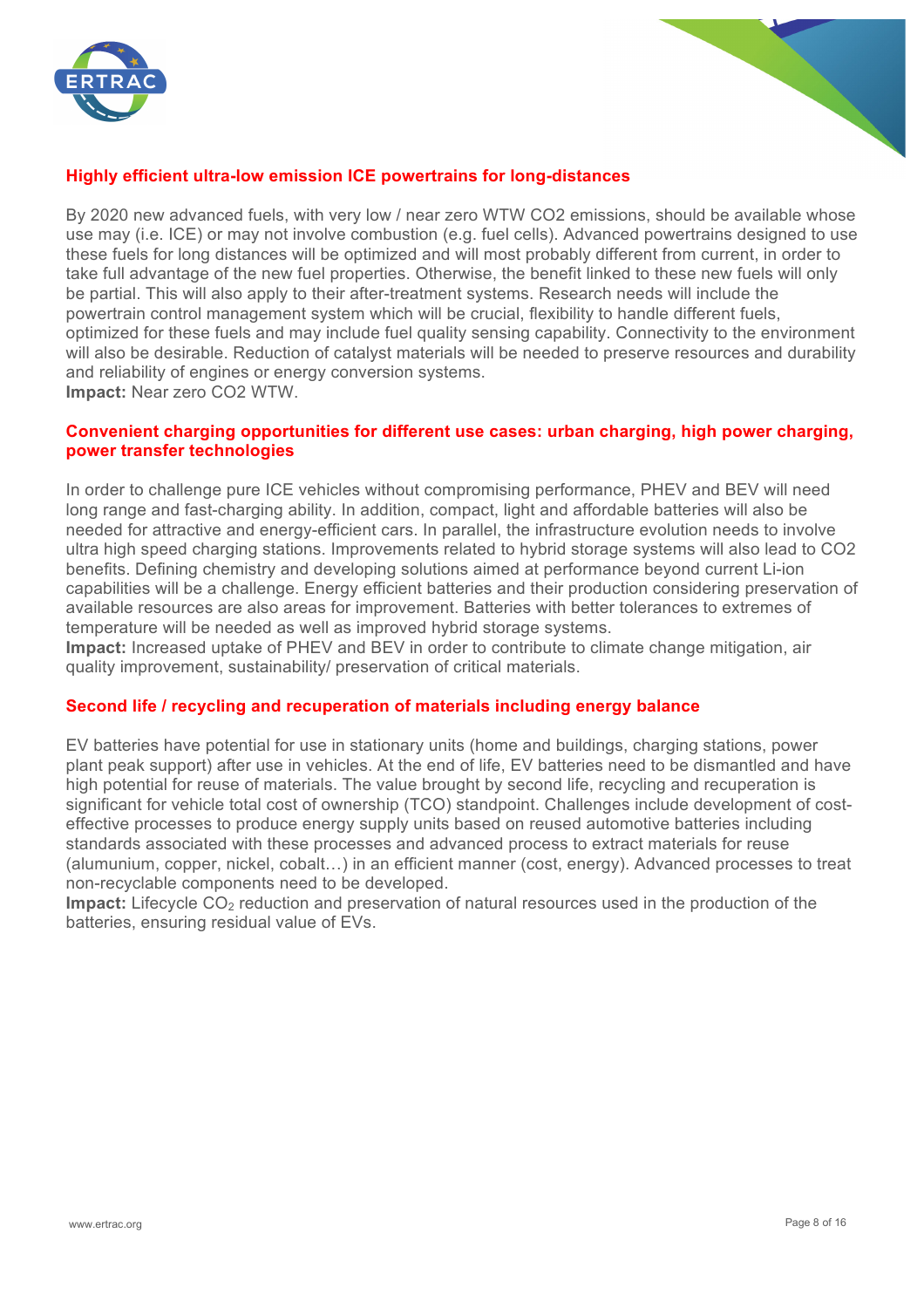



# 3 Ensure an efficient and resilient road transport system

# **VISION: "Infrastructure and traffic management provide high efficiency road network services at competitive cost with minimized congestion, regardless of actual conditions and disturbances"**

- Trans European mobility control **supports pro-active, user-centric and integrated, door-to-door mobility** of people and goods.
- Adaptive and flexible traffic and transport management systems across all transport modes
- Performance based standards determine access of freight vehicles to the road network
- **Physical and digital infrastructure services** across Europe are **appropriately equipped** for automated vehicles, linking to international standards.
- Infrastructure services across Europe are on "**pay as you use**" basis.
- Construction and maintenance practices are automated, leading to **high cost-efficiency and minimal works related safety risks and congestion**

# **RESEARCH TOPICS 2020-2030:**

### **Pushing boundaries for higher vehicle capacity and efficiency with enhanced compliance**

Facilitate vehicle efficiency, innovation and a better compliance with the weights and dimensions regulation; improve the efficiency of the freight transport system

- High capacity vehicles (HCT): assessment of impacts (infrastructure, safety, modal shift) and benefits (efficiency, emission, labor cost, congestion)
- Preparing for European Performance Based vehicle Standardization (PBS)
- Automated compliance checks; direct enforcement by Weight in Motion (WIM); self control
- Smart Infrastructure Access Programme (SIAP-vehicle) and monitoring; cross border issues

**Impact:** the right vehicles on the right road at the right time; improve asset management, keep fluent optimized traffic and reduce cost (incl. cross-border)

#### **Adaptation of road infrastructure for future vehicles and operations**

- Design and equipment of charging and fueling infrastructure for the next generation of vehicles
- Road infrastructure monitoring, diagnosis and maintenance, incl. vehicle on-board monitoring
- Smart adaptive operation of vehicles for preventing road lifetime
- Smart Infrastructure Access Programme (SIAP-infra), parking lots design and management
- **Impact:** reduced infrastructure cost, extended lifetime, harmonized European networks

#### **Evolution of logistics hubs, parking lots and networks for future freight operations**

- Adapt logistic centers and logistics chains to the future operation modes
- Cross-modal/co-modal infrastructure for an integrated self-organized and automated logistics
- Design and equipment of logistic centers and facilities for the next generation of vehicles
- Smart and automated connected space management (e.g. parking lots, terminal and storage areas) **Impact:** optimal use of each mode, harmonized European networks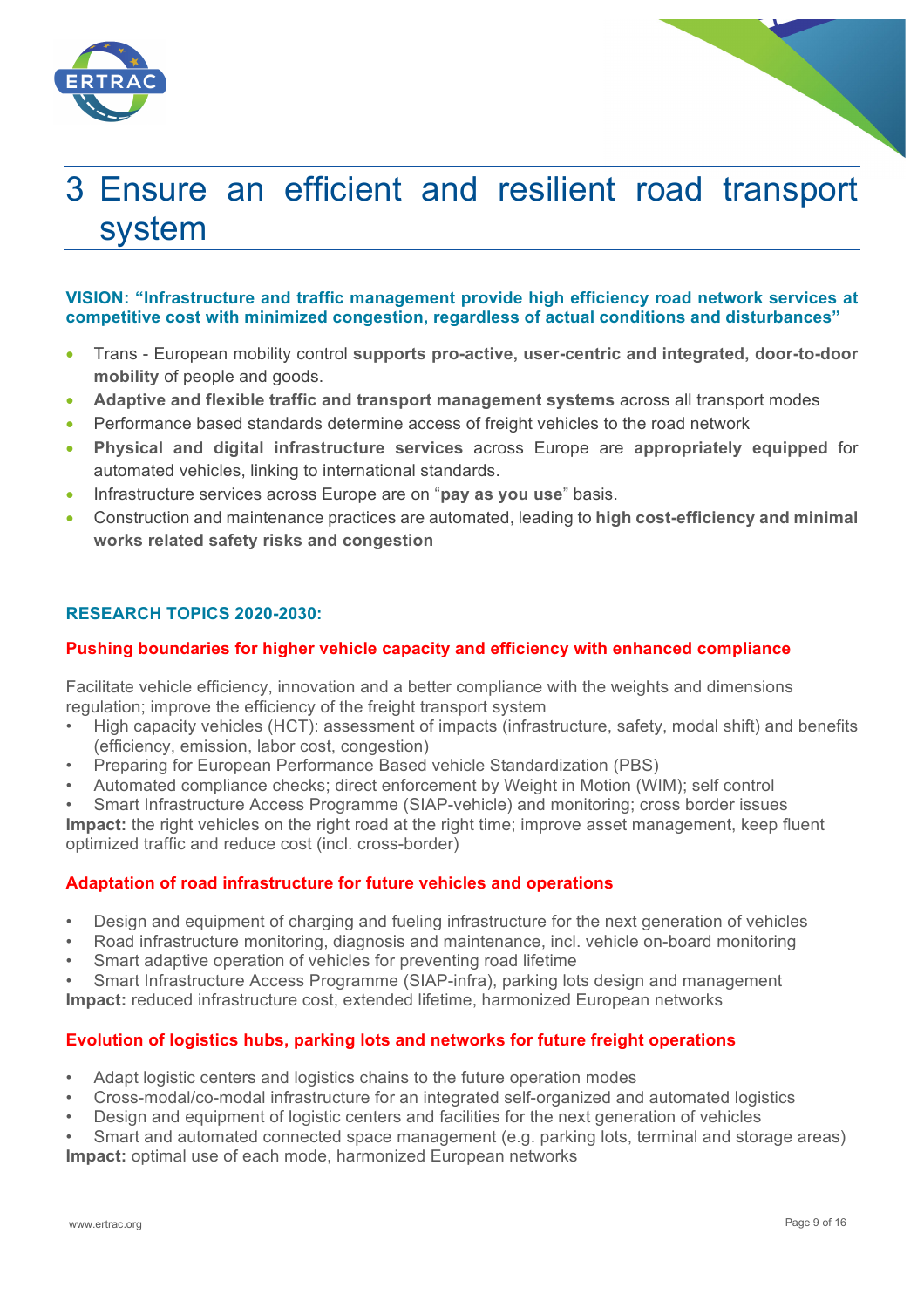



# 4 Connectivity and Automation – an enabler for improved mobility

# **VISION: "Digitalisation enables people to get the best service at highest level of comfort and safety"**

- **Fully multimodal mobility** offerings including trip planning, pricing and payment
- **Connectivity everywhere** and at any time with stable connection and data rates
- **Communication between vehicles and infrastructure** to optimize traffic flow, traffic management and safety
- **Mobility as a service** regardless of ownership.
- **Predicted demand from individual behaviours**, enabling appropriate modal capacity and demand management
- **Digital technology** for vehicle access regulation, fee payments and prioritisation.
- **Data privacy and international standards** for data exchange and connectivity
- **Highly automated vehicles** for the inclusion of vulnerable users and people with reduced mobility (PRM)
- Accidents and delays are extremely rare and delays automatically resolved
- **Harmonized legal frameworks** for automated vehicles

# **RESEARCH TOPICS 2020-2030:**

#### **Deployment of automated vehicles in mixed traffic for improved safety and efficient road transport**

#### **Pilots and Deployment**

Ensuring and supporting deployment of CAD vehicles addressing society demands and reducing barriers for European harmonization. CAD demands the transport system in general and the automotive sector in particular speeding up the technology shift from mechanic to software defined functionality. This shift requires enhancement of the methods, tools and processes for developing CAD products and services in an ever increasingly distributed and complex development environment. This will also require new competences and development partners. Large scale deployment of highly automated vehicles (L3-L4) and Truck Platooning are examples of areas with high benefit potential for Field Operational Tests (FOT).

**Impact:** Harmonized progressive deployment of connected and automated vehicles for Europe

#### **Automation of connected heavy commercial vehicles**

To implement the new automation technologies to improve efficiency and sustainability of freight and heavy commercial vehicles:

- Implementation of truck platooning at short distances ( $\frac{1}{2}$  or 0.3 s) and management of "platoons on the fly"
- Towards automated truck driving (up to levels 4) and multi-brand truck platooning on open road
- Towards transport automation (level 5): loading, handling, self-maneuvering (in confined area first, and later on open road?)
- Human factors and driver acceptance (job change)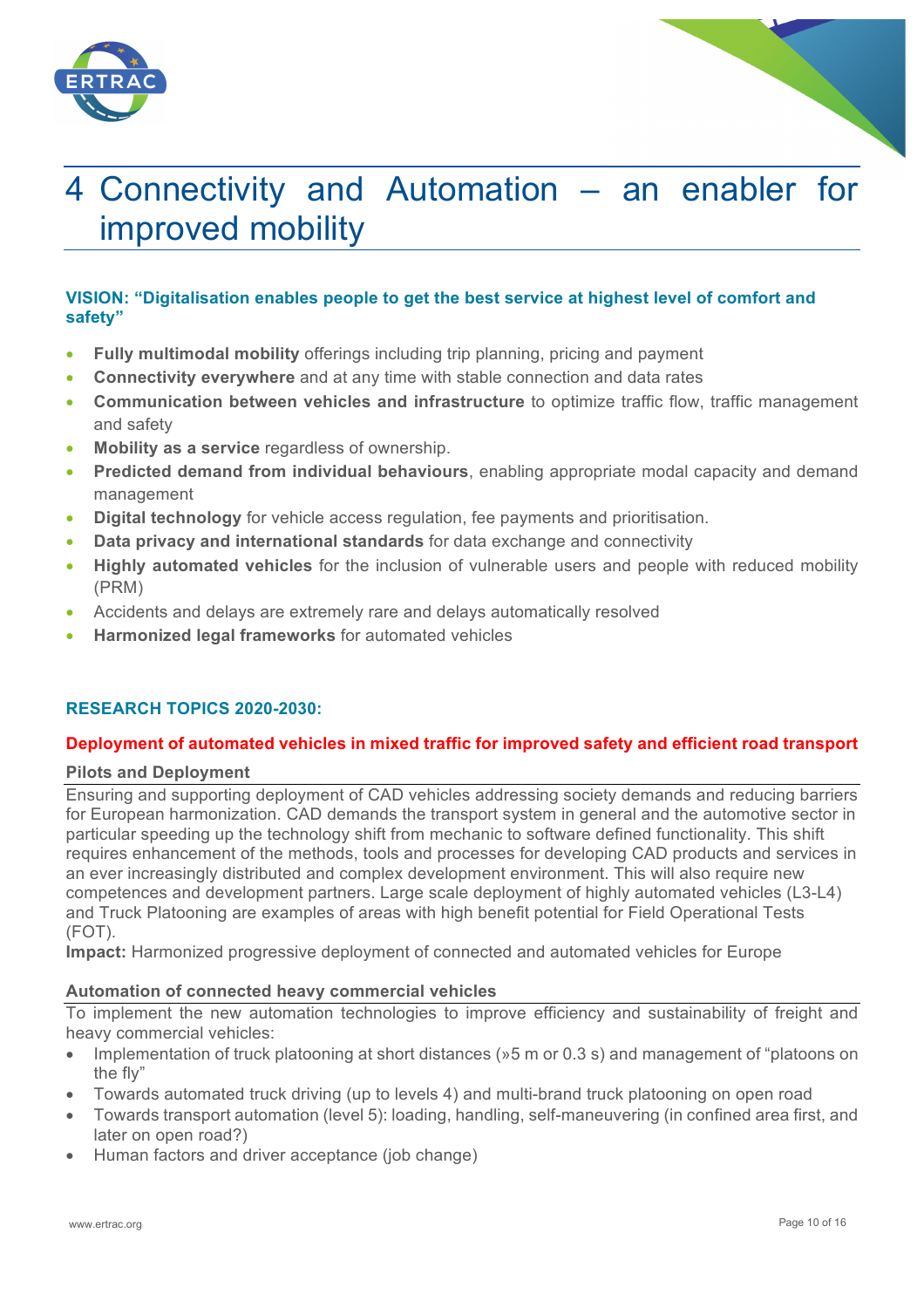

• V2I and I2V communication for safety, security, access regulation, pricing and payment, optimal routing (including IT-infrastructure)

**Impact:** Improved freight mobility, safer and efficient vehicles, global multi-criteria optimization taking the all supply chain

#### **Fully automated vehicles for urban use**

Development and demonstration of concepts for fully automated un-manned vehicles for specific applications for enhanced mobility of people and goods like robotaxis, bus-trains, innovative freight logistics, hub-to-hub automation, automated modal interchange mobility hubs.

Development of innovative mobility services in urban areas demonstrating efficient and resilient road transport systems and environmental urban sustainability (energy efficiency, CO2 neutrality, noise pollution and air quality)

**Impact:** Enhanced mobility of people and goods, improving transport efficiency, maximizing the use of road infrastructure in time and space.

#### **Social benefits and user acceptance**

Increasing user awareness, acceptance and trust for CAD will be required through building understanding of user behaviour to enhance vehicle-human system interaction reducing complexity building trust. Socio-economic benefit, age group differentiation, diversity and ethics. Ensuring society acceptance and trust is of key importance to capture the full potential of CAD investments.

**Impact:** User and society desire for CAD

### **Fleet and traffic management of highly and fully automated vehicles**

Operation of mobility services for both people and goods requires safe and efficient fleet management of highly automated vehicles (Level 4) as these will certainly often face cases outside their Operational Design Domain (ODD). In such cases, to avoid vehicles being parked in a safe state along the roads, the control of the vehicles must be taken over by fleet managers until the vehicles are again under their ODD. Transport system level efficiency also likely requires fleet management for fully automated vehicles, although here fleet management is becoming integrated with traffic management Managing fleets of thousands or even more vehicles at the same time is a challenge requiring novel computational and AI solutions, and addition to needs to develop the physical and especially digital infrastructure to cope with the real-time management of massive fleets.

**Impact:** Reliable transport systems and mobility for people and goods with at least similar efficiency as with human-operated vehicles also in cases of incident-, event- and weather-oriented disruptions.

#### **Verification and validation, including remote update, for safe operation over lifetime**

#### **Ensuring Safe, Secure and Resilient CAD**

To ensure functional safety requirements/safety cases and cyber-security requirements, CAD-vehicles need to be resilient for both technical faults and antagonistic threats such as cyber-attacks. Considering increased system complexity of CAD-vehicles compared to manually operated vehicles with active driving assistance systems (ADAS) and regarding expectation of safety increase by CAD this is a big challenge. In addition, a specific safety issue is task sharing between automated and human controlled operations. Verification and validation, including remote update, of vehicles is a pre-requisite for safe operation over lifetime.

**Impact:** Safe, secure and resilient CAD is a pre-requisite for deployment of CAD on European roads.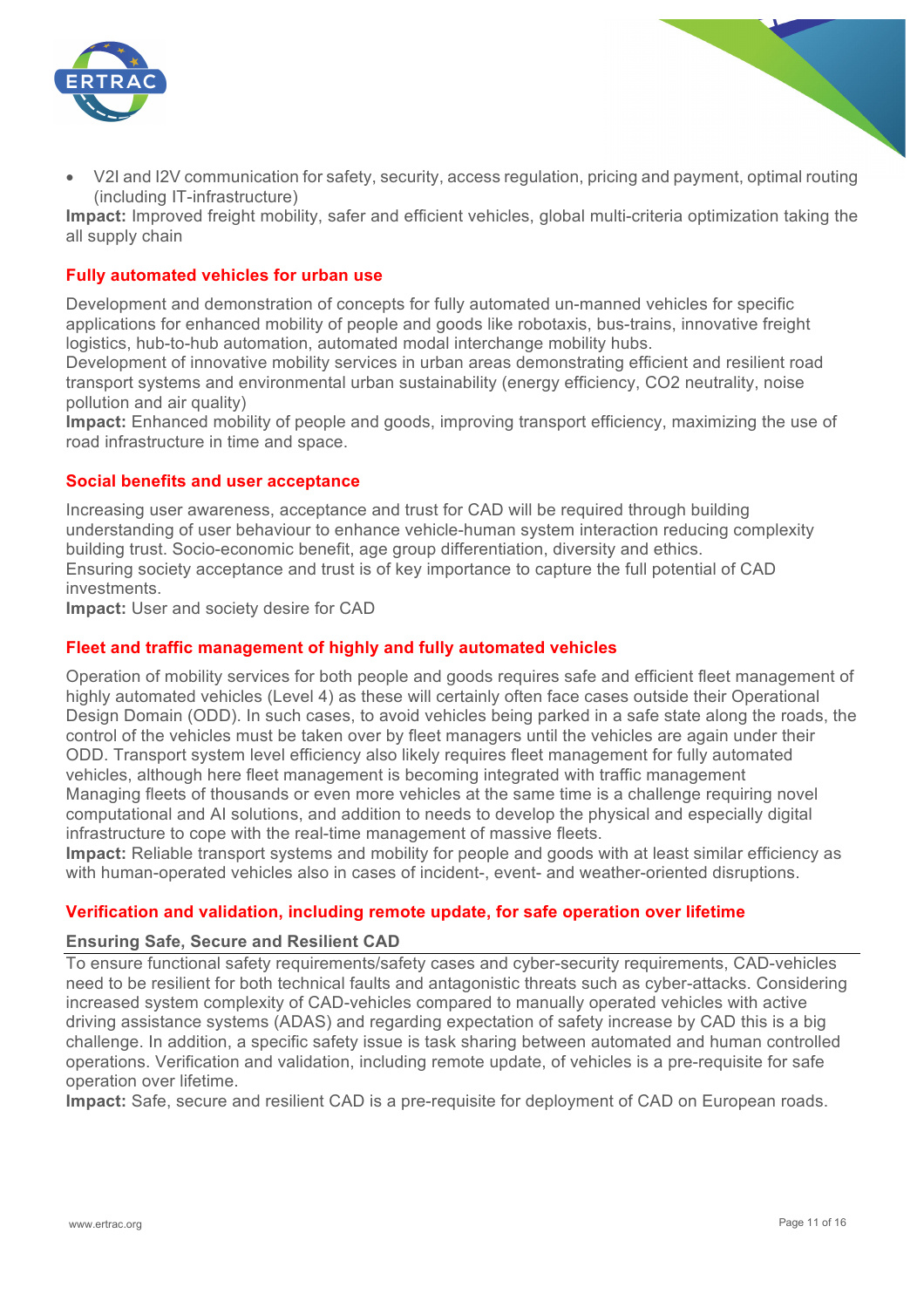



#### **Policies and regulation support**

Enhanced coordination and support of EU research of development and testing to speed up activities required for CAD policy and regulation harmonization for type approval, vehicle certification, safety regulation.

**Impact:** To gain and keep lead in global CAD competition, enabling CAD products and services on European roads.

### **Connectivity and Automation technologies: sensors, software, systems-of-systems, high performance computing and Artificial Intelligence**

Increasing variety of vehicle concepts and use cases: Master complexity and cost built upon modularity, scalability, standardization and maintenance. Convergence of systems. Provide robust, complementary and highly reliable sensor systems and vehicle location technologies. Get ready high computation, networked, on-board artificial intelligence and machine learning systems. Integrate software defined intelligent systems in modular scalable architectures seamlessly in vehicle, network and back-office systems. Prioritization recommendation of technologies, the most important steps to work on; AI, physics of sensors (enhancement of sensors), data acquisition and analyses, perception analyses, to convert data into information, multi-step-analyses creating user value.

**Impact:** Promote European technology leadership. Enable the vehicle as key contributor for improved safe and resilient mobility.

#### **New services for people and goods enabled by Connectivity and Automation**

#### **Innovative global services for CAD**

Development of innovative, reliable, fair and ubiquitous mobility and transport services for the local user based on global standards and systems. New models for sharing of transport assets. Building new and enhancing existent businesses, partner and competence centers for CAD. Acquire data and perform data analyses.

#### **Impact**

Improve transport system utilization and mobility efficiency, preventing incidents, mitigating congestion and improving mobility quality such as predictability and transport mode selection.

#### **Connected and self-organised services for Long Distance Freight Transport**

Digitalization will bring new services for LDFT that will optimize the usage of the road transport system

- Who is owning and operating the data: national public authorities or private operators?
- How to handle the transport network traffic and movements

– Open data/data sharing/management in LDFT (data privacy, security): legal and anticipated governance issues

– What are public services and what are commercial types of services (customized info to the end customer)?

–Decisions tools, algorithms and transparency

# **Impact**

Optimisation of routing and logistics flows, improved utilization of vehicles and of transport networks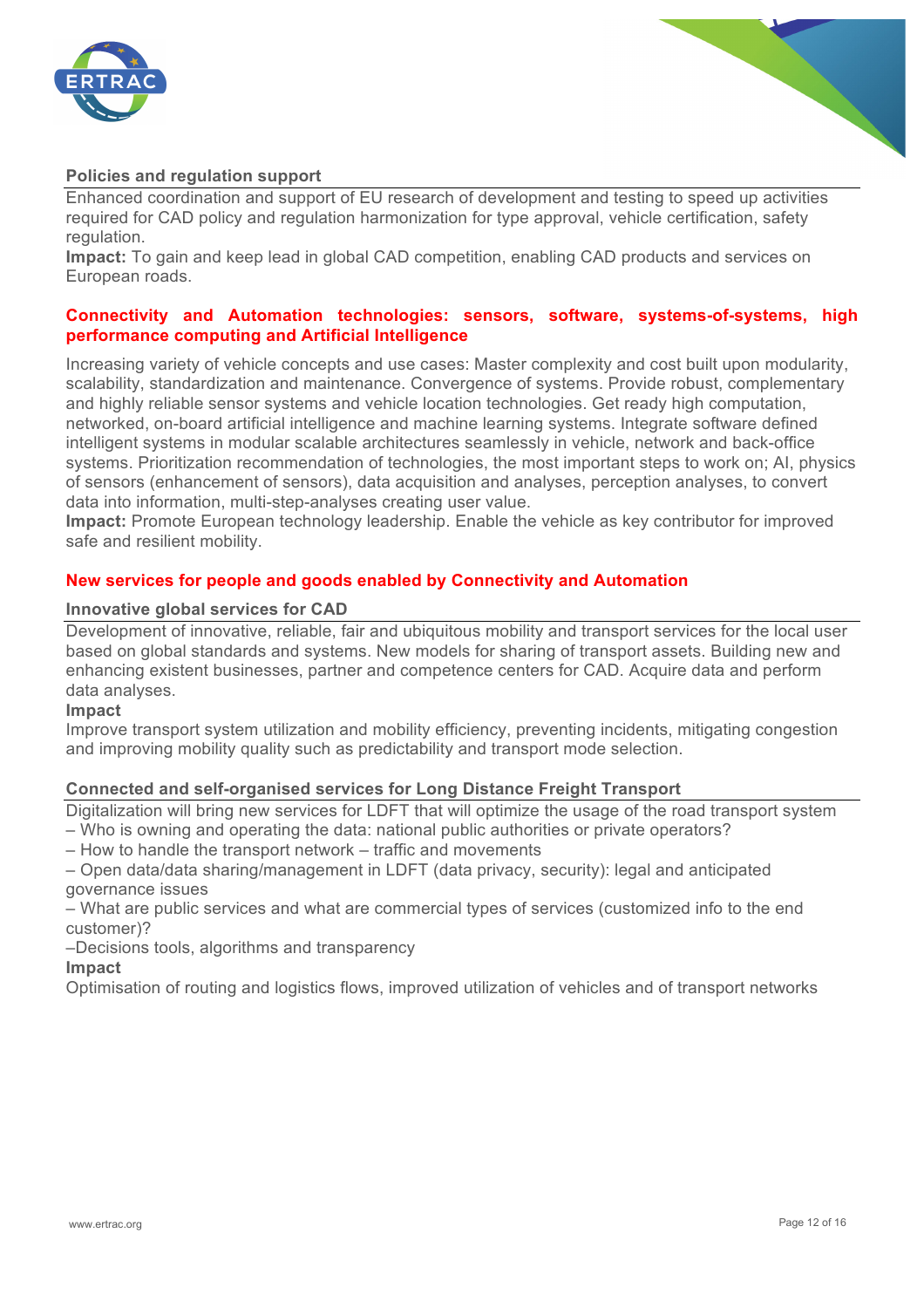



# 5 Provide perfect protection: safety and security

# **VISION: "Safe and secure at any time"**

- **Nearly zero accidents and injuries** due to safety functions and automated driving functions in fully connected vehicles, road users and infrastructure
- **Optimised and intuitive Human-Machine Interface** (HMI) following the idea of cognitive safety
- **Safe and well maintained physical & digital infrastructure**
- **Dedicated traffic spaces** for different road users where sensible
- **Improved levels of in- and post-crash safety** in the remaining collisions
- **Secured privacy**
- **Safety and security features** impossible to attack and misuse
- **Continuous maintenance of software and system updates** constantly improving their performance
- **Systematic verification & validation** of cyber physical systems
- **Resilience**: highly automated management systems to minimise the impact of incidents and accelerate recovery

#### **RESEARCH TOPICS 2020-2030:**

#### **Understanding and predictive assessment of safety risks and system effectiveness**

Improved road safety and shorter development cycles make limits of traditional road safety analysis methods apparent. At the same time, the residual problem of accidents which still occur, even with new technology being implemented, needs to be better understood. With growing computer power, safety assessment methods should be extended to the transport system level, to future scenarios and to selflearning systems. Such assessment of both technical system performance and socio-economic benefits requires appropriate simulation environments and realistic models of all elements of the transport system (incl. human behaviour and traffic flow). It also calls for current data from naturalistic driving studies as input for realistic modeling. For self-learning systems, methods need to be developed to define when systems are sufficiently trained and how to deal with the inherent dynamics in their properties. **Impact:** Enabling anticipating transport governance, well-founded prioritisation of road safety measures and efficient (public) investments.

#### **Smooth interaction between all road users, their vehicles and infrastructure**

#### **Safe inclusion of new means of transport into the traffic system**

Interaction between automated vehicles and between automated and non-automated road users will have to follow new principles without compromising safety. In particular, automated driving functions, road infrastructure and traffic management systems have to be designed, so that they can dynamically adapt to the behaviour of other road users. This should be based on a comprehensive analysis of how the road transport system will change with increased automation and how this will affect scenarios related to safety. Solutions need to be developed to avoid undesired interaction between future road users, considering safety and acceptance criteria. The idea of providing a minimum level of automation also to active modes should be considered in this context as well as the concept of permitting automated driving in a flexible way in the spatial and temporal dimensions. Another specific issue is the management of safe interfaces between road traffic and vertically taking off and landing vehicles.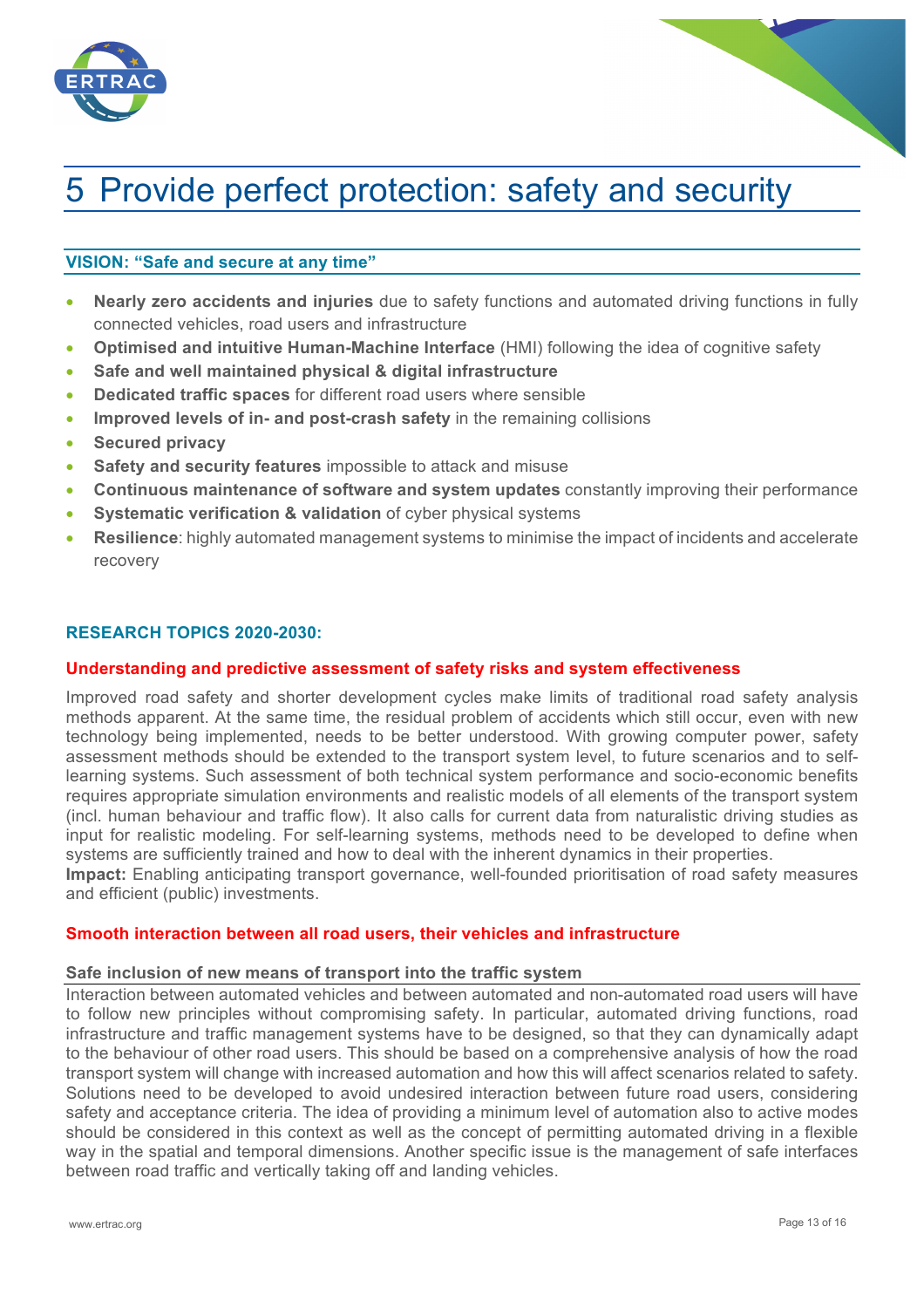



### **Impact**:

- Facilitating the acceptance of automation and leveraging its potential in increasing road safety.
- Making use of the third dimension of road infrastructure without compromising safety.

#### **Safe interaction of users with vehicles and infrastructure in the digital traffic system**

Human is becoming part of large, connected socio-technical systems. In case of the road transport system, the interaction with the system is highly safety-relevant. Therefore, the user as part of the digital traffic system should always be aware what actions, if any, are expected from him/her, which means that humantechnology interfaces have to become highly intuitive and adaptive to user needs. This will also require new unobtrusive methods of monitoring user behaviour and vital functions. At the same time, potential changes in actual and required driver skills with higher levels of automation should be analysed. For driverless vehicles, the need for an acceptable code of behaviour and for corresponding rules should be analysed from a road safety perspective. Situations are also conceivable for such vehicles in which disobeying a traffic rule might actually serve the paramount objective of human life and wellbeing, e.g. in case of medical emergency. The implications should be analysed in detail.

#### **Impact**:

- Avoidance of crashes resulting from sub-optimal system adaptation to user needs/characteristics.
- Making optimum use of road automation in terms of road safety.

#### **In-crash and post-crash safety in future scenarios of road transport**

Non-life threatening injuries have not been following the same positive trend as road fatalities for many years. Moreover, existing safety systems do not offer the same level of protection to all users, yet. New ways of understanding and reducing non-life threatening long-term injuries are therefore needed for all road users. Virtual human body models are valuable tools in this context, which need improved biofidelity and new biomechanically based injury criteria. Moreover, they must be adapted to evaluate personal protection devices and forgiving road infrastructure for vulnerable road users.

With regard to fully automated vehicles, appropriate alternatives to conventional restraint systems are needed to allow their occupants to obtain new seating positions or even remain unbelted and move around freely in vehicles perceived as alternatives to conventional means of public transport.

New and improved care and rescue measures should also be a topic of future research to further minimise the long-term effects of road crashes.

**Impact**: Reduced human suffering and burden for the health care system, while making best possible use of the potential safety benefits of road automation.

#### **Radical improvement of road safety outside Europe and OECD countries**

Many low- and middle-income countries are not following the fast technological development in Europe and other OECD countries, in particular with regard to road automation. However, when the technology will arrive, there will be the crucial need to understand what this will mean for the transport system in these countries, especially for road safety. The development of specific infrastructure will be one of the biggest issues in this context, while some countries might even be able to skip a step and develop infrastructures ready for automation right from the start. Moreover, the transferability of European solutions in traffic system management should be investigated. As vulnerable and non-automated road users will continue to play an important role in non-OECD countries, this issue also deserves special attention in the safe design of their future transport systems.

**Impact**: Increased road safety in low- and middle-income countries, where 90% of fatal road crashes occur (with the highest rate in Africa).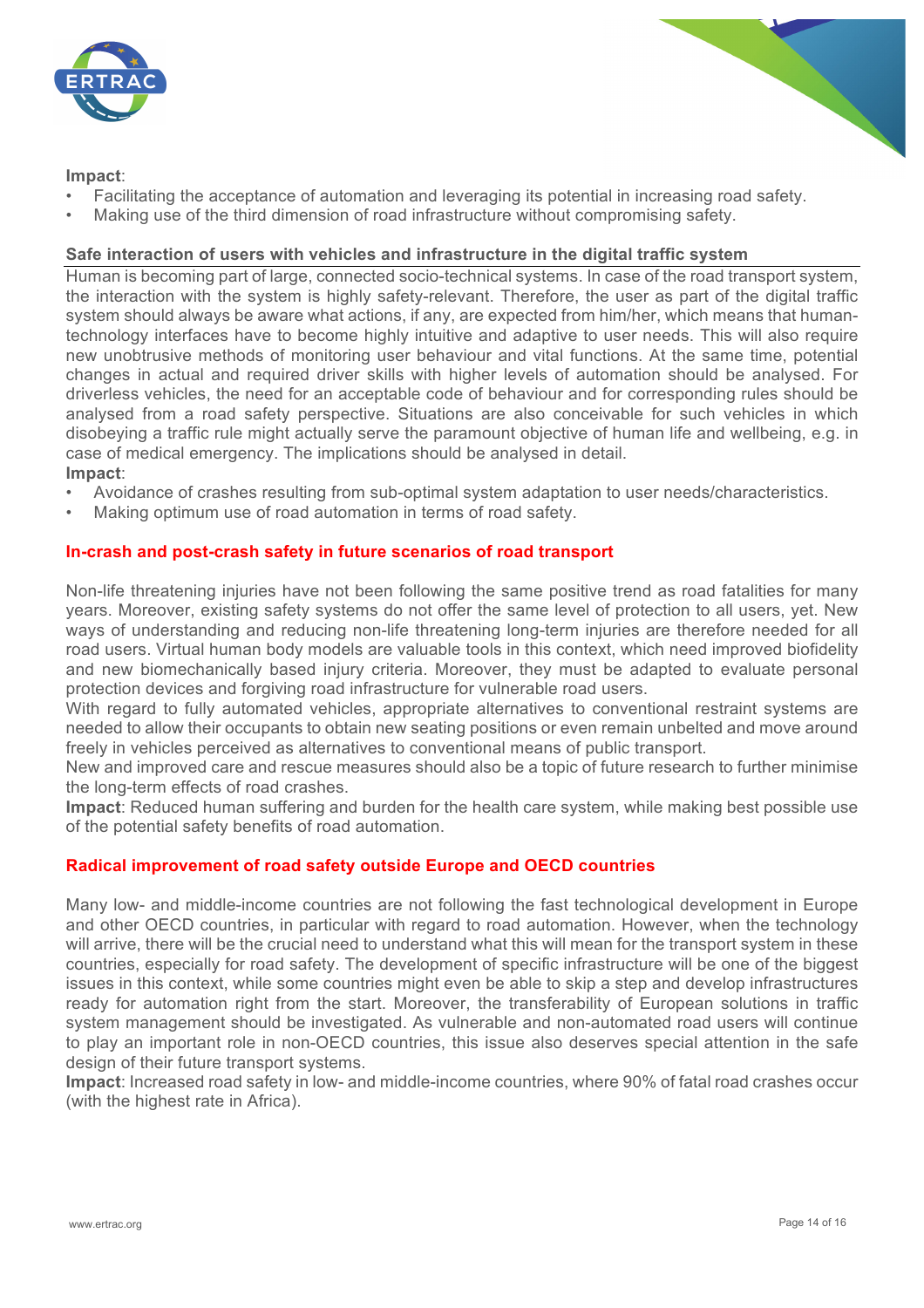



# 6 Europe as world leader in innovation, production and services

### **VISION 2050: Europe as world leader in innovation, production and services**

- **Excellence** in education, research, and training
- Europe is the **first choice for entrepreneurs, world-leading experts and highly skilled workers** (Attract and retain the necessary research workforce)
- **Cross-sectoral collaboration** is fully established
- **Energy efficient and sustainable production** in Europe
- European network for costumer **oriented services**
- **Methods and processes** to accelerate the innovation process

### **RESEARCH TOPICS 2020-2030:**

### **Improved vehicle efficiency through optimized design and weight reduction consistent with the Circular Economy**

- Develop and deploy advanced lightweight materials and concepts which are economically-viable for automotive applications, e.g. composites with tailored strength properties and ceramics for hightemperature applications, improving vehicle performance while enhancing production flexibility and reducing cost;
- Develop and apply multi-material approaches that allow cost-effective material separation, recycling and recovery, taking into account environmental impact through Life Cycle Assessment

**Impact:** Improved vehicle efficiency through lightweight; Introduction of less wasteful and more costeffective management of End-of-Life Vehicles; Phasing-out of materials which are non-recyclable/difficultto-recycle; Deployment of innovative recovery options, shifting from traditional recycling to remanufacturing; Reduced dependency on resources only available outside Europe.

#### **Development of advanced digital tools exploiting high-performance computing to enable rapid optimization and customization of next generation vehicles**

- Develop advanced methodologies for improved design capabilities via numerical simulation, virtual and physical testing and validation for the design of different vehicle types, purpose fit and customized vehicles;
- Enable improved performance by design (including highest efficiency, low environmental impact, crashworthiness, structural integrity, reliability and long service life);
- Provide new design capabilities reflecting specific requirements of automated and connected vehicles including mechatronic systems.

**Impact:** Rapidly re-configurable manufacturing operations for new customized products; Conversion of extensive product and customer usage data into knowledge, enabling auto-optimization of product design and manufacturing by exploiting the developments in parallel computing, machine-learning and artificial intelligence; Reduced time-to-market (from initial concept to first production units) and costs, ensuring the affordability of next generation vehicles; Prototype-free design of vehicles with increased opportunities to certify and homologate via simulation and modelling.